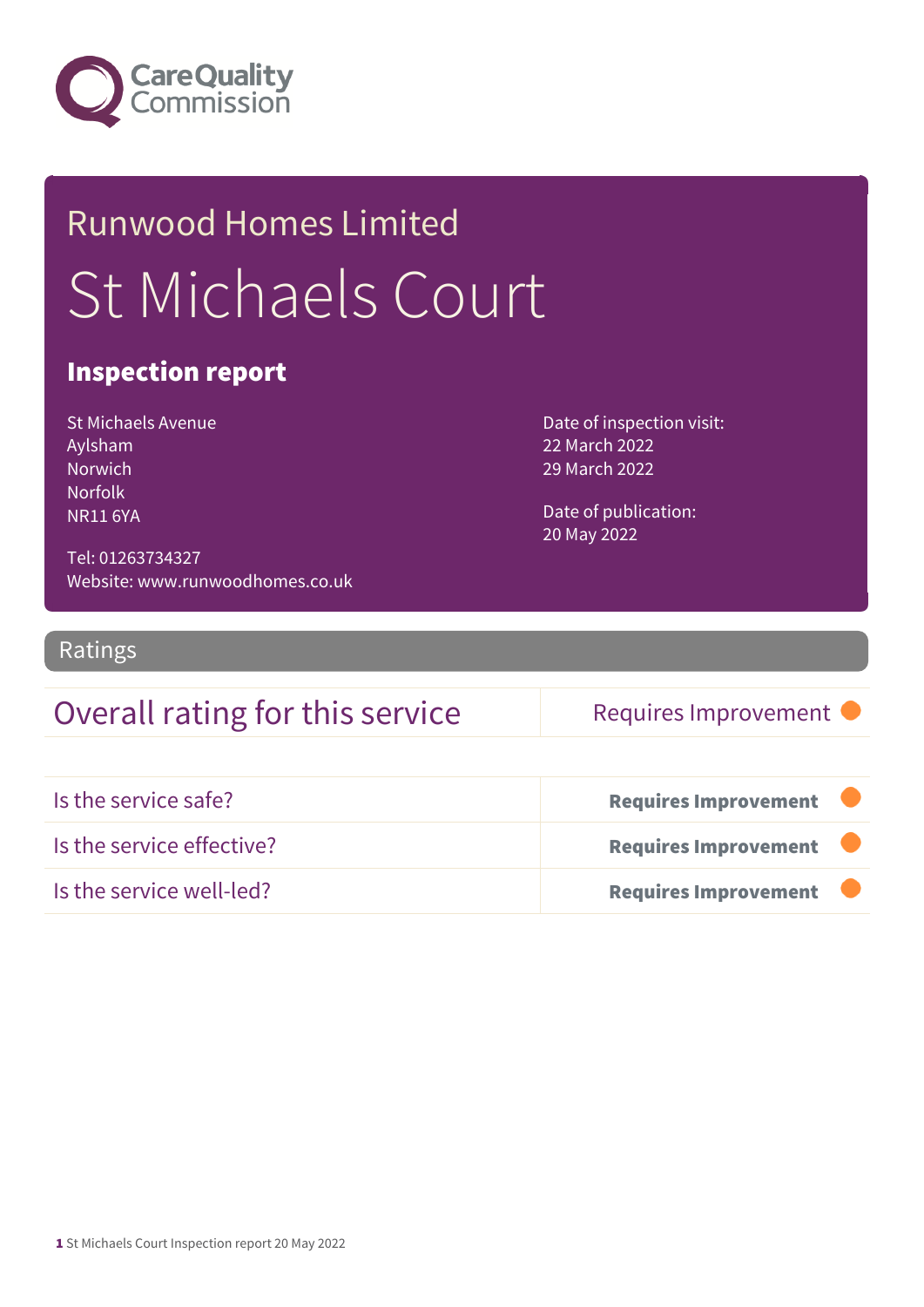### Summary of findings

### Overall summary

#### About the service

St Michael's Court is a nursing home providing personal and nursing care to up to 86 people. The service provides support to older and younger people, some of whom may be living with dementia, a physical disability or sensory impairment. At the time of our inspection there were 38 people using the service.

The care home accommodates people across three separate floors, each of which has its own facilities, for example, dining room and lounges.

People's experience of using this service and what we found Medicines management required improvement. There was poor medicines administration practice seen and poor guidance in the records on how people would like to take their medication.

There was a lack of staff training with staff not receiving all required training. There were also no competency assessments to check staff's understanding or spot checks to review care delivery.

There were times when the service appeared to be short of staff so the care provided was task-focussed more than person centred. People spoken with acknowledged at times there could be a shortness of staff in the mornings and around meals times, which could mean a wait.

The management oversight of the service needed improving and audits developed to monitor the quality of care and environmental issues to drive improvements.

People had choice about what they would like to eat and had enough. There were concerns people were not consistently being offered sufficient fluids.

Most staff were clear about escalating safeguarding concerns. People felt safe living in the service. They said, "Yes, I'm happy. I do feel safe. It's because I don't have to worry about anything." They were complimentary about the choice of food and its availability.

People said they received their medication on time and there was not a long wait for pain relief. People said staff noticed if they were not feeling well and contacted the GP. They said they had visits from a chiropodist, physiotherapist as well as the hairdresser.

People spoken with said they felt the home was clean and staff wore appropriate personal protective equipment (PPE) when providing care to them and during the pandemic.

The manager was new and responded to our inspection in a positive way and was open about the shortfalls. There had been a lack of reporting of incidents to Safeguarding and CQC. However, since the new manager has been in post this has been addressed and these are now being completed appropriately and in a timely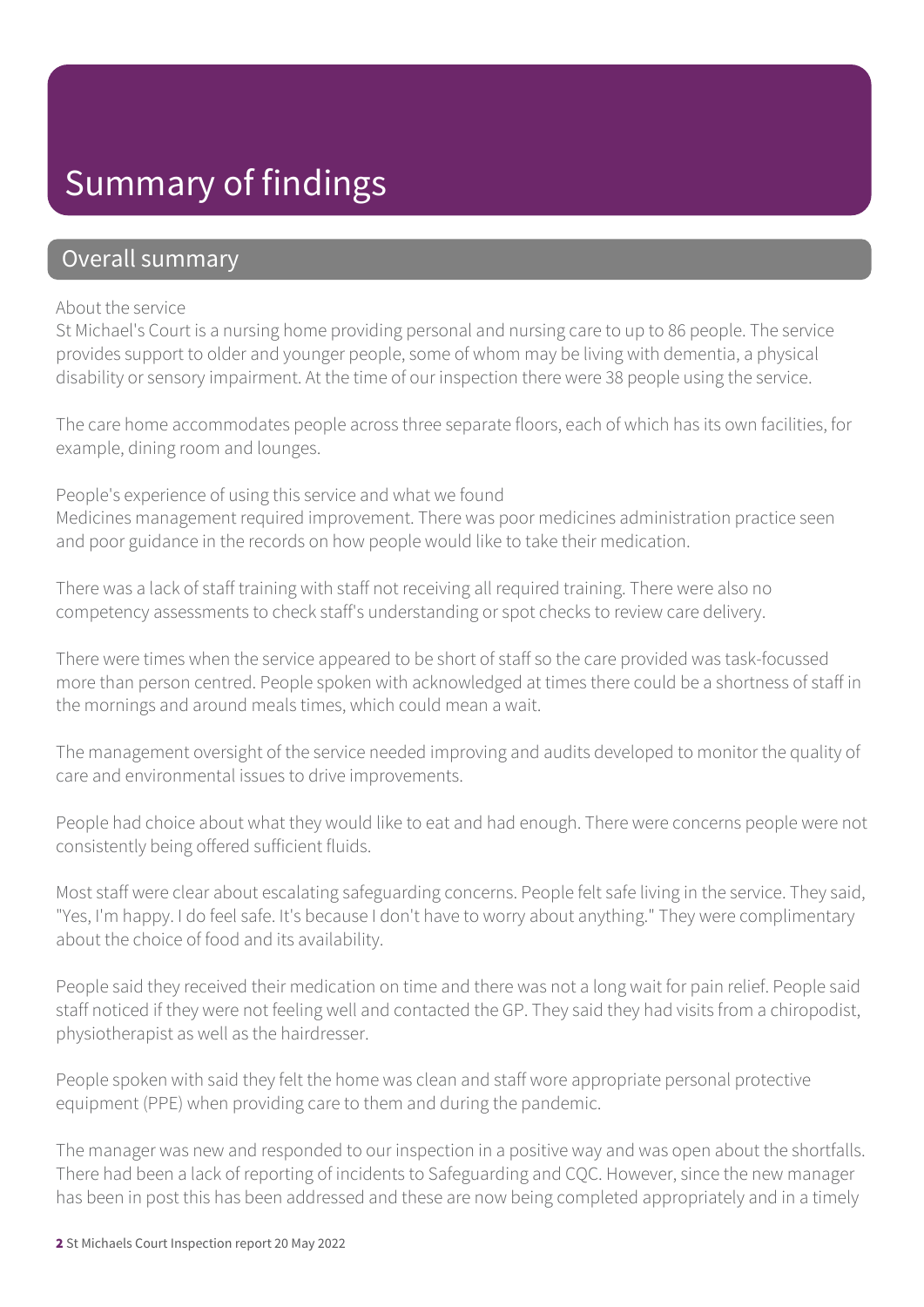manner.

People were supported to have maximum choice and control of their lives and staff supported them in the least restrictive way possible and in their best interests; the policies and systems in the service supported this practice.

For more details, please see the full report which is on the CQC website at www.cqc.org.uk

Rating at last inspection and update

The last rating for this service was Good (report published on 12 May 2021).

#### Why we inspected

We received concerns in relation to the management of medicines and care of people who lived in the service, staffing, and environmental safety issues. As a result, we undertook a focused inspection to review the key questions of safe, effective and well-led only.

We looked at infection prevention and control measures under the Safe key question. We look at this in all care home inspections even if no concerns or risks have been identified. This is to provide assurance that the service can respond to COVID-19 and other infection outbreaks effectively.

For those key questions not inspected, we used the ratings awarded at the last inspection to calculate the overall rating.

The overall rating for the service has changed from Good to Requires Improvement based on the findings of this inspection.

We have found evidence that the provider needs to make improvements. Please see the safe, effective and well-led sections of this full report.

You can see what action we have asked the provider to take at the end of this full report.

You can read the report from our last comprehensive inspection, by selecting the 'all reports' link for St Michael's Court on our website at www.cqc.org.uk.

#### Enforcement and Recommendations

We are mindful of the impact of the COVID-19 pandemic on our regulatory function. This meant we took account of the exceptional circumstances arising as a result of the COVID-19 pandemic when considering what enforcement action was necessary and proportionate to keep people safe as a result of this inspection. We will continue to monitor the service and will take further action if needed.

We have identified breaches in relation to safe care and treatment, staffing support and training and governance at this inspection.

Please see the action we have told the provider to take at the end of this report.

#### Follow up

We will request an action plan from the provider to understand what they will do to improve the standards of quality and safety. We will work alongside the provider and local authority to monitor progress. We will continue to monitor information we receive about the service, which will help inform when we next inspect.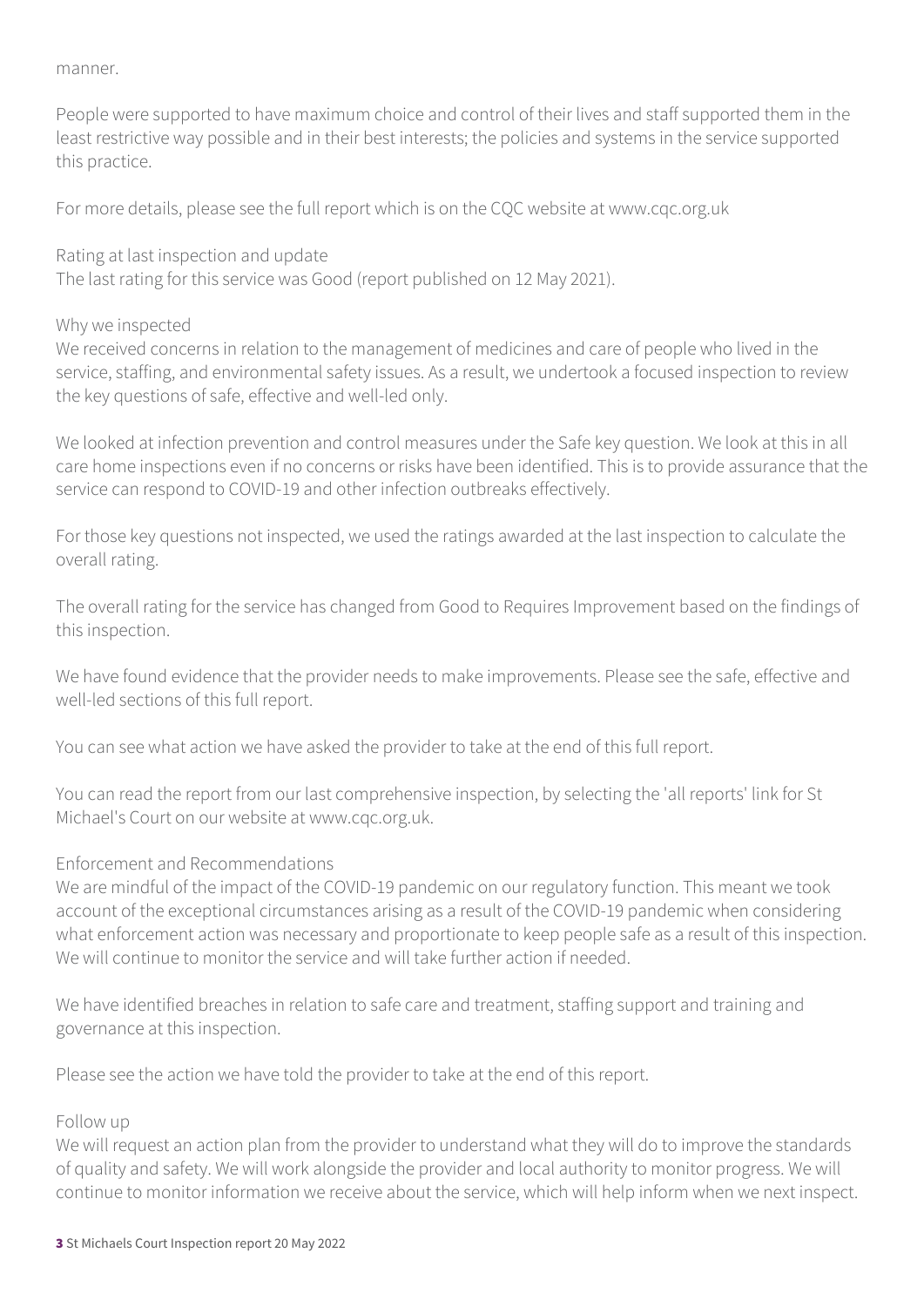### The five questions we ask about services and what we found

We always ask the following five questions of services.

| Is the service safe?                        | <b>Requires Improvement</b> |
|---------------------------------------------|-----------------------------|
| The service was not always safe.            |                             |
| Details are in our safe findings below      |                             |
| Is the service effective?                   | <b>Requires Improvement</b> |
| The service was not always effective.       |                             |
| Details are in our effective findings below |                             |
| Is the service well-led?                    | <b>Requires Improvement</b> |
| The service was not always well-led.        |                             |
| Details are in our well-Led findings below. |                             |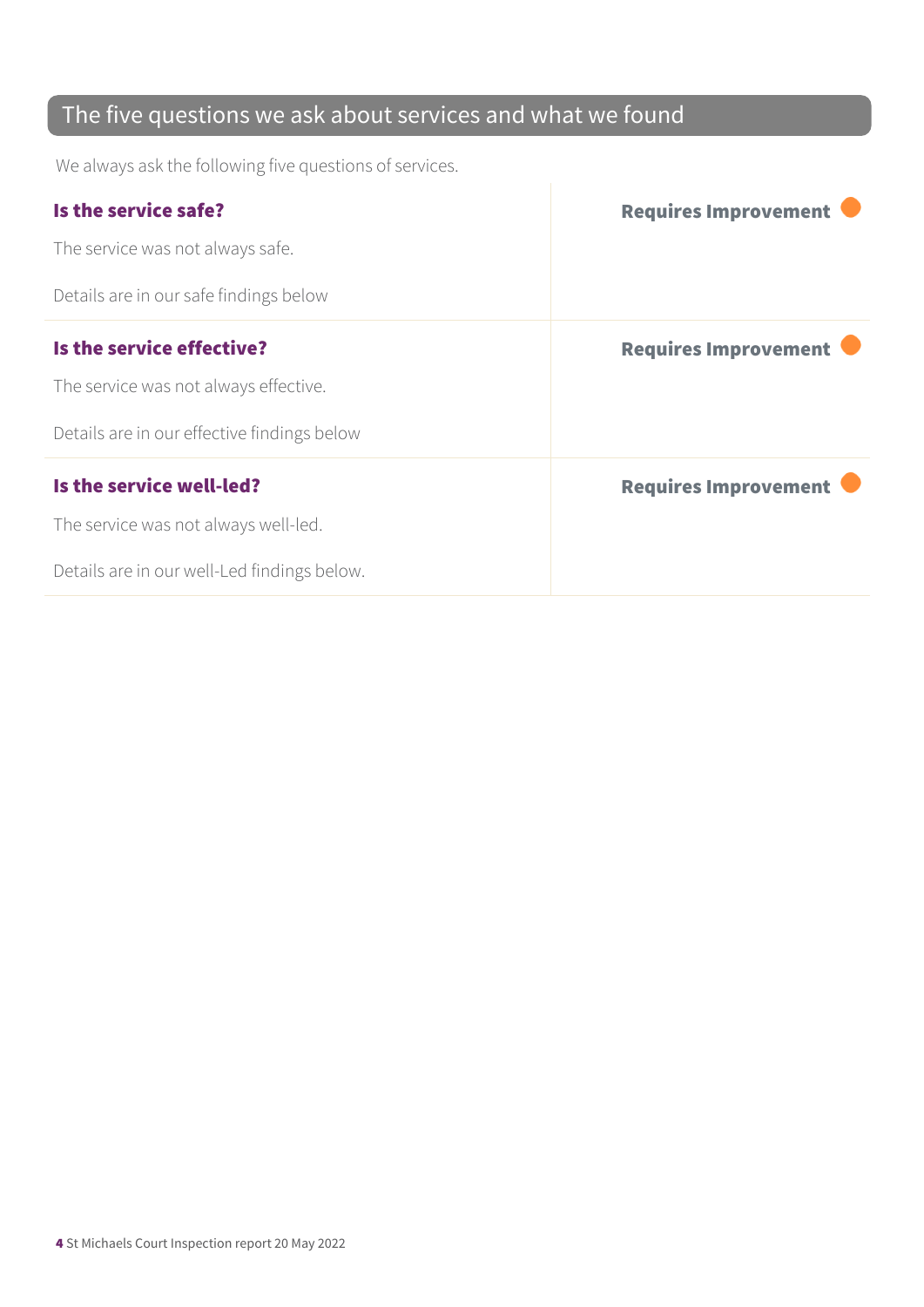

# St Michaels Court Detailed findings

### Background to this inspection

#### The inspection

We carried out this inspection under Section 60 of the Health and Social Care Act 2008 (the Act) as part of our regulatory functions. We checked whether the provider was meeting the legal requirements and regulations associated with the Act. We looked at the overall quality of the service and provided a rating for the service under the Health and Social Care Act 2008.

As part of this inspection we looked at the infection control and prevention measures in place. This was conducted so we can understand the preparedness of the service in preventing or managing an infection outbreak, and to identify good practice we can share with other services.

#### Inspection team

On 22 March 2022, the site visit was completed by three inspectors and one medicine's inspector. On 29 March 2022 one inspector attended the service.

An Expert by Experience spoke with people who used the service and spoke with relatives, by telephone. An Expert by Experience is a person who has personal experience of using or caring for someone who uses this type of care service.

#### Service and service type

St Michael's Court is a 'care home'. People in care homes receive accommodation and nursing and personal care as a single package under one contractual agreement dependent on their registration with us. St Michael's Court is a care home with nursing care. CQC regulates both the premises and the care provided, and both were looked at during this inspection.

#### Registered Manager

The service is required to have a registered manager. A registered manager is a person who has registered with the Care Quality Commission to manage the service. This means that they and the provider are legally responsible for how the service is run and for the quality and safety of the care provided.

At the time of our inspection there was not a registered manager in post. However, there was a manager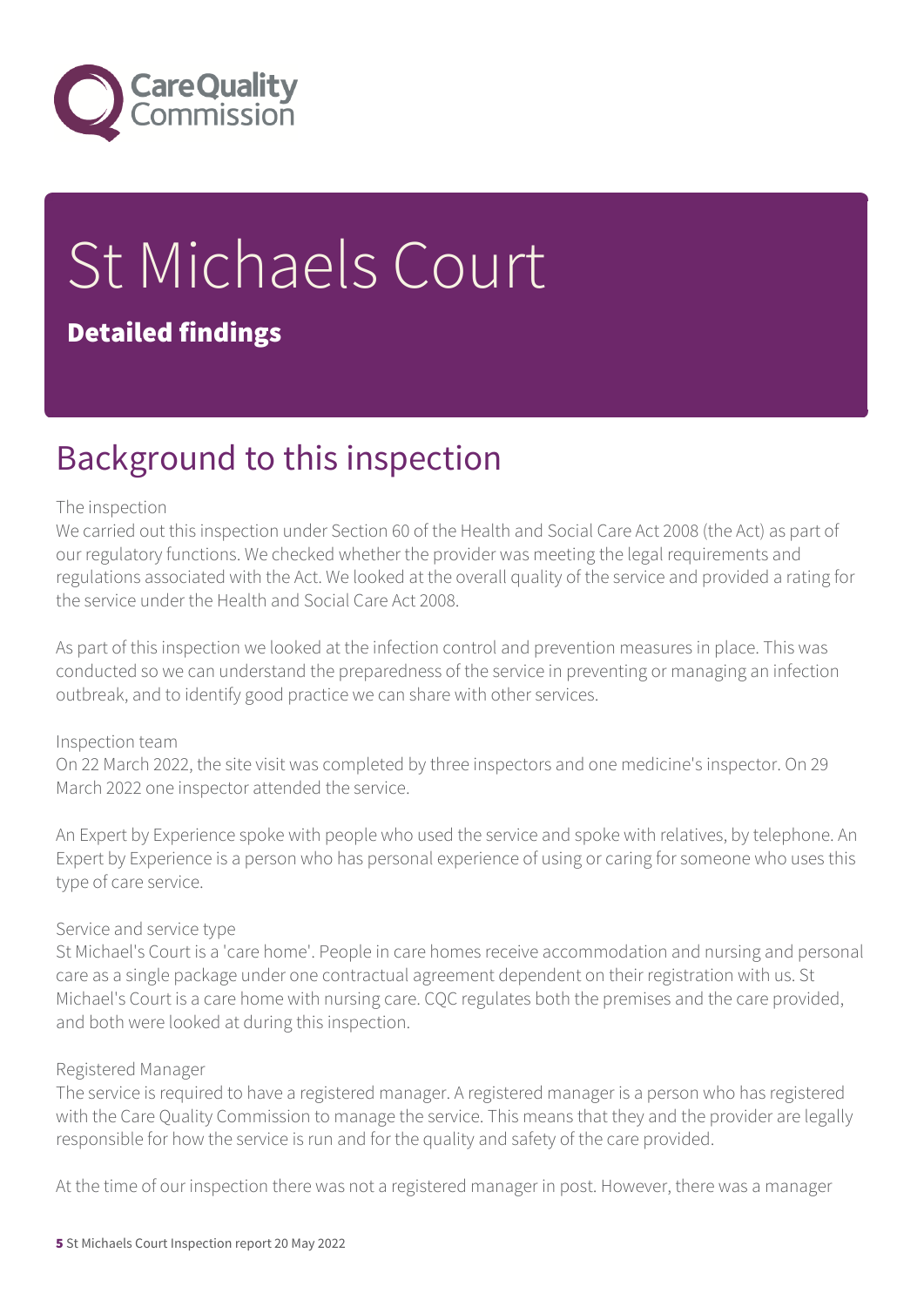covering the role who had not registered with the Care Quality Commission.

#### Notice of inspection

The first day of the inspection was unannounced. The second day of the inspection was announced. Inspection activity was completed on 19 April 2022, when final feedback was provided.

#### What we did before the inspection

We reviewed information we had received about the service since the last inspection. We sought feedback from the local authority.

We used the information the provider sent us in the provider information return (PIR). This is information providers are required to send us annually with key information about their service, what they do well, and improvements they plan to make.

We used all this information to plan our inspection.

#### During the inspection

We spoke with two relatives, one person who used the service and observed care provided in the communal areas and staff giving people their medicines. We spoke with nine members of staff including the manager, registered nurse, carer, domestic, chef, and maintenance staff.

We reviewed a range of records. This included one person's care records and 17 medication records. We looked at three staff files in relation to recruitment and a variety of records relating to maintenance.

#### After the inspection

We spoke with six relatives, five people who used the service and six members of staff including two registered nurses. We also received feedback from five health care professionals who visited the service regularly.

We reviewed further records after the inspection, including 13 care records, and a variety of records relating to management of the service, including policies and procedures.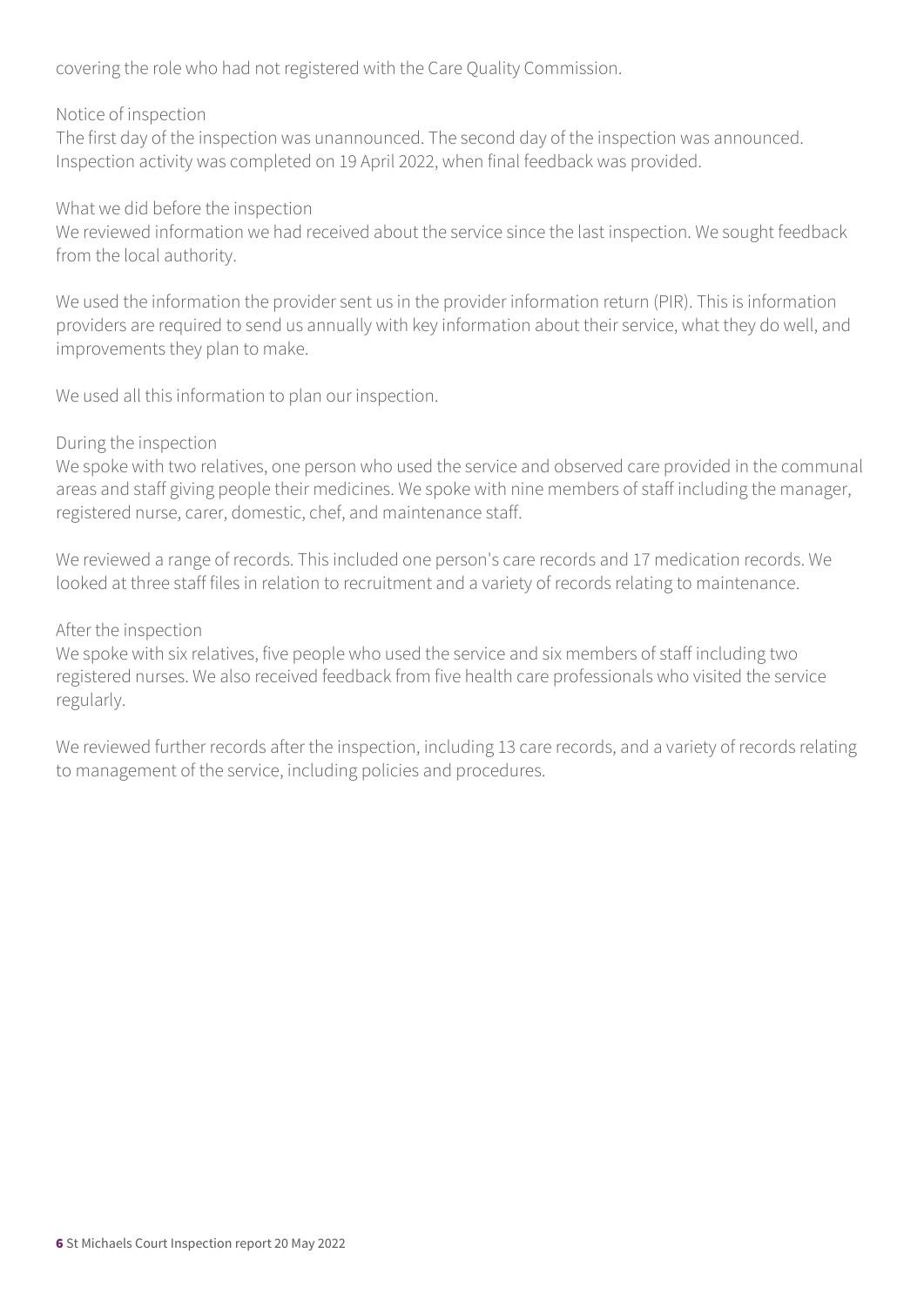### Is the service safe?

## Our findings

Safe – this means we looked for evidence that people were protected from abuse and avoidable harm.

At our last inspection we rated this key question Good. At this inspection the rating has changed to Requires Improvement. This meant some aspects of the service were not always safe and there was limited assurance about safety. There was an increased risk that people could be harmed.

Using medicines safely

- The manager had not ensured regular competency assessment of staff administering medication. We observed staff did not always follow safe and hygienic administration procedures. We identified one person who did not receive their morning medicines because the member of staff said they had become distracted by an incident they needed to attend to and then omitted to return to give the person their medicines at the scheduled time.
- Information about how individual people preferred or needed to have their medicines given to them was not accurate. Staff did not always know who could, if needed, have their medicines given to them concealed in food or drink (covertly) because they were unable to consent to taking their medicines and who would otherwise refuse them.
- Medicines prescribed on a required basis (PRN), did not always have instructions for staff to inform them when to give the medicines and how to monitor its affect. We noted that one person prescribed a potentially sedative medicine on a PRN basis was given it regularly three times each day and not on an occasional basis. Additional records did not always justify its use each time and there was a lack of records showing the prescriber had been contacted to review this medicine for this person.
- Oral medicines were stored securely, however, topical medicines stored in people's rooms were not being kept safely to prevent the risk of access and accidental harm. There were gaps in medicine refrigerator records so medicines requiring refrigeration may not have been stored within their correct temperature range potentially affecting their effectiveness.
- Records showed there were control measures in place for medicine stock levels and people received their oral medicines, however, we noted there were some gaps in records for the application of people's topical medicines.
- For a person prescribed medicated skin patches records showed the application of the patches to the person's body had not been varied to avoid the potential for irritant skin reactions.
- Regular checks of medicines intended to be carried out monthly had not been completed since September 2021. Controlled drug checks had also not been completed weekly in line with the service's policy.
- Systems and audits were not in place to ensure medicines were administered safely and staff did not have regular checks on their practice. This placed people at risk of harm. This was a breach of regulation 12(1) of the Health and Social Care Act 2008 (Regulated Activities) Regulations 2014.
- The provider responded immediately during and after the inspection. They completed audits, staff competency checks, reinforced correct practice and reviewed PRN protocols. Immediate action was taken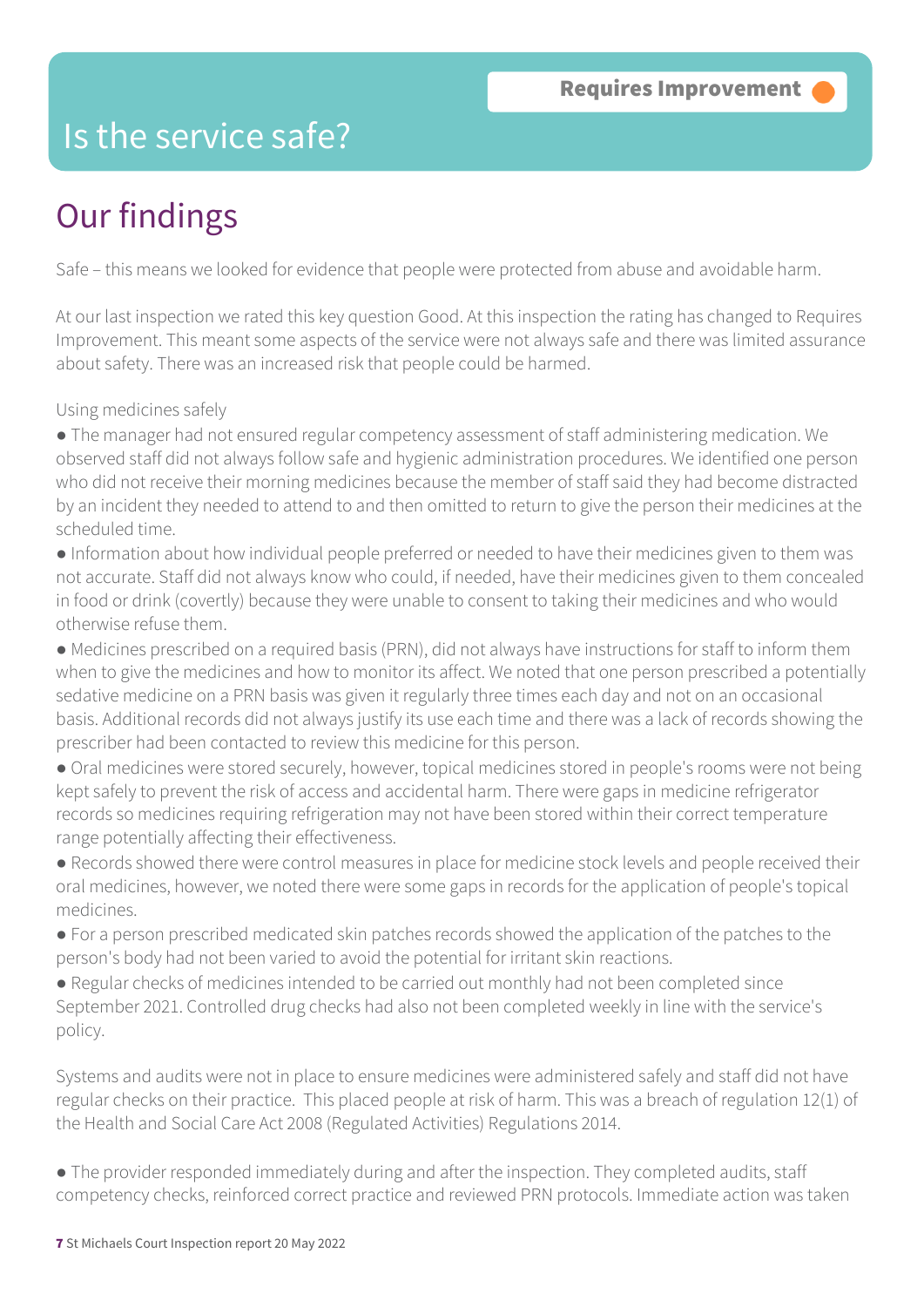to contact the prescriber of the sedative medication to review it.

Assessing risk, safety monitoring and management

- Information about risks and safety was not always comprehensive or up to date. Safety concerns were not consistently identified or addressed quickly enough.
- People who lived in the service were put at risk as items such as prescribed creams and denture tablets were not kept secure in lockable cabinets and were accessible. This risked potential accidental ingestion.
- During the inspection staff were witnessed not following a person's positive behaviour support plan and not giving the reassurance this detailed. The person was in their bedroom, being ignored which lead them to becoming distressed.
- Regular environmental checks were taking place. However, a number of concerns were not identified during checks. This included rooms and cupboards left unlocked allowing people to access products which may cause harm and enabling them to leave the building.

Environmental risk to people have not always been identified and actions have not always been taken which could put people's safety at risk. This was a breach of regulation 12(1) of the Health and Social Care Act 2008 (Regulated Activities) Regulations 2014.

● The provider responded after the inspection completing a review of all bedroom cabinets to ensure they held appropriate items and to ensure the locks were used on them.

Staffing and recruitment

- People did not always receive person-centred care which meet their needs. This was because there was not consistently enough staff, so care was task-focussed rather than flexible to meet people's individual needs.
- Mixed feedback was received from staff and people who lived in the service, so we could not be assured about staffing levels. We observed medication being given late due to staff being distracted by an incident and forgetting to give this on their return.
- One person said, "Short staffed many, many mornings. [Staff are] rushed off their feet. Looking after 2-3 people at the same time. It's at different parts of the day. First thing in the morning and before meals. Cups of tea are not that regular and there can be longer waits for the toilet." Other people also identified times when staffing levels were short, including weekends.
- Staff spoken to acknowledged there were times when they were short of staff, some of which was due to unexpected absences. However, they said most of the time management sorted out cover.
- Concerns were raised with the manager regarding the dependency tool, which was used to identify levels of staff needed to meet people's needs, not taking into consideration aspects such as layout and size of building. The manager was looking at using a different dependency tool. They also had plans to move the people who lived in the service around so those with similar needs were in the same areas and re-arrange staffing levels to better meet people's needs.

People were not consistently receiving high-quality, timely care due to levels of staffing. This was a breach of regulation 18(1) of the Health and Social Care Act 2008 (Regulated Activities) Regulations 2014.

● Recruitment systems were in place to make sure the right staff were recruited. However, a Disclosing and Barring Service (DBS) checks was found with convictions which had not been risk assessed, potentially placing people at risk of harm. DBS checks provide information including details about convictions and cautions held on the Police National Computer. The information helps employers make safer recruitment decisions.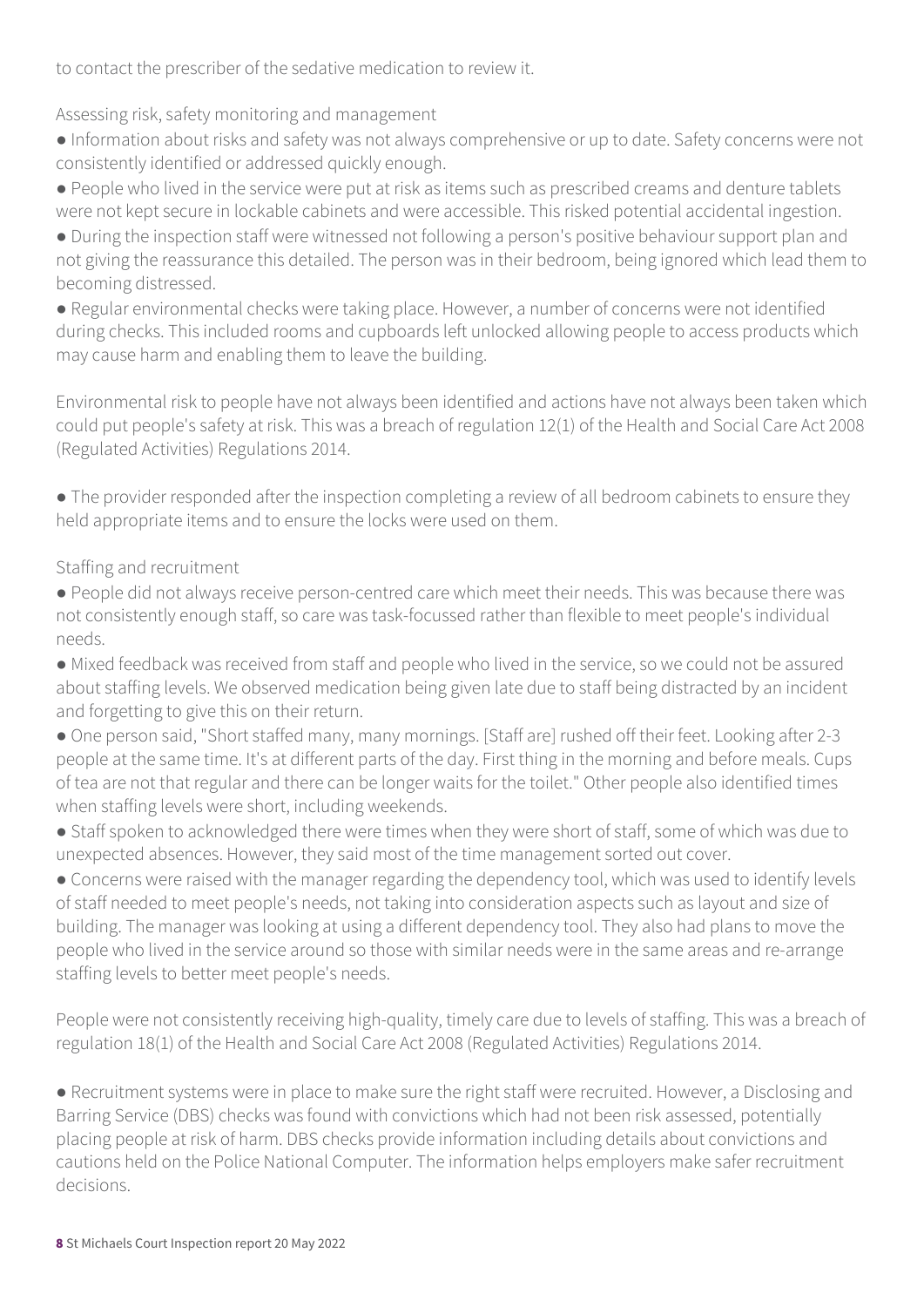• Checks on nurse's registration to the Nursing and Midwifery Council (NMC) were undertaken for all nurses working in the service. A profile of a nurse working from an agency was seen. The NMC registration on the record had expired so had their DBS check. However, the manager requested an update profile for this person from the agency which was received.

Systems and processes to safeguard people from the risk of abuse

- Safeguarding policies and procedures were not fully embedded, and the service was not always fully engaged with local safeguarding systems.
- Daily meetings took place where incidents were discussed, including those which needed safeguarding referrals being made.
- Staff had an understanding of safeguarding practice and said they had received training. They felt confident in raising anything they were concerned about and knew who to report it to.

#### Preventing and controlling infection

- We were assured that the provider was preventing visitors from catching and spreading infections.
- We were assured that the provider was admitting people safely to the service.
- We were assured that the provider was using PPE effectively and safely.
- We were assured that the provider was accessing testing for people using the service and staff.
- We were assured that the provider was making sure infection outbreaks can be effectively prevented or managed.

We have also signposted the provider to resources to develop their approach.

#### Visiting in care homes

- Visits to people who live in the service have followed Government guidance. Essential care givers have been able to visit even when there has been a COVID-19 outbreak.
- Guidance and risk assessments were in place for visits outside of the care home and into the service.

Learning lessons when things go wrong

- Openness and transparency about safety was encouraged. Staff were supported when they raised concerns. There were systems in place, but they were not fully implemented or effective.
- Since the last inspection not all incidents had been reported to the local safeguarding team or to the Care Quality Commission (CQC). There was no harm identified to people as a result. The new manager had addressed this and was ensuring appropriate referrals were now being made.
- Examples of lessons learnt forms were seen for recent concerns raised with the local safeguarding team, where actions were identified. However, not all safeguardings were recorded within the recording logs for review.
- Staff spoken with said lessons learnt were taken to the daily meetings so actions could be taken forward in all departments of the service.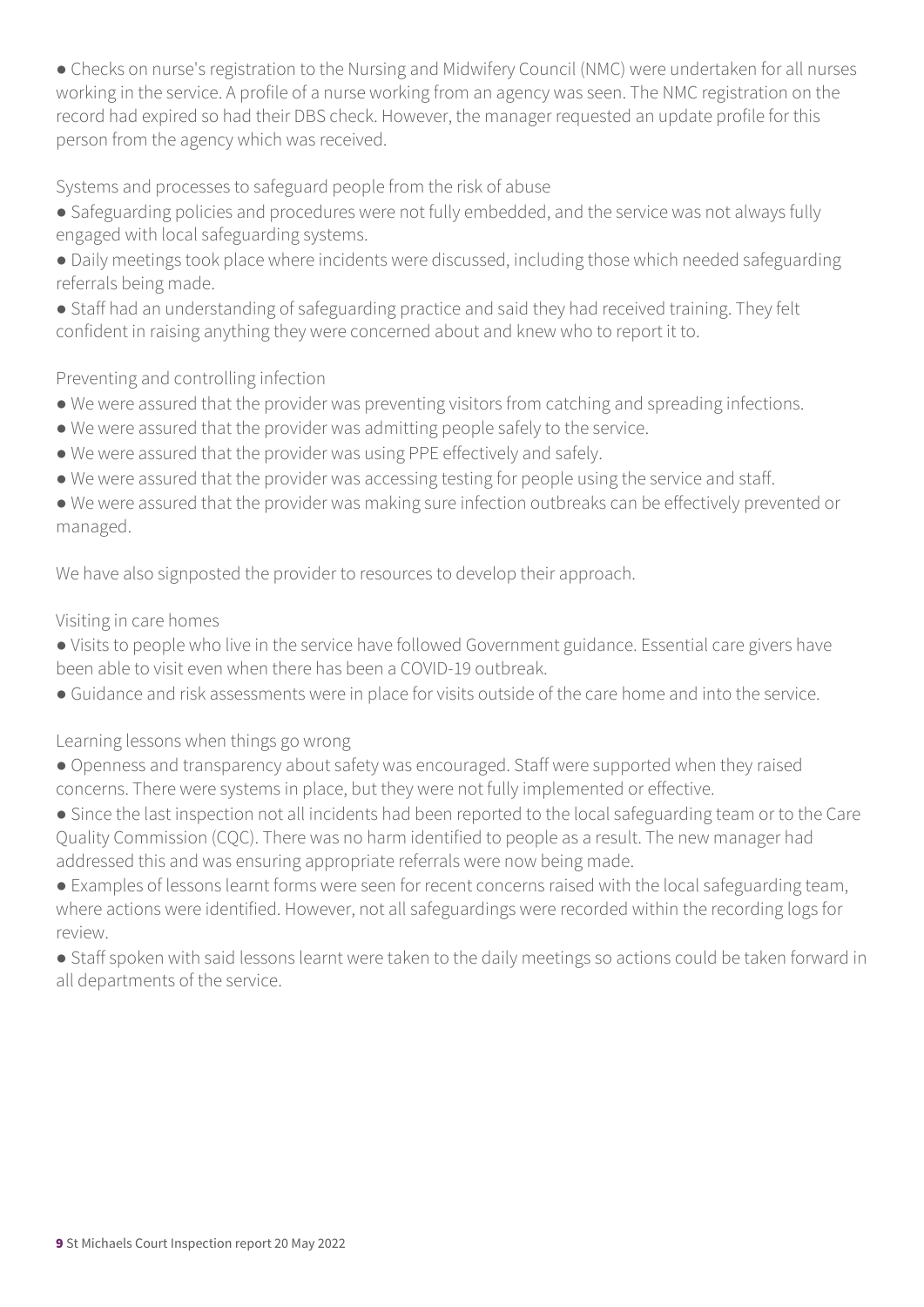### Is the service effective?

## Our findings

Effective – this means we looked for evidence that people's care, treatment and support achieved good outcomes and promoted a good quality of life, based on best available evidence.

At our last inspection we rated this key question Good. At this inspection the rating has changed to Requires Improvement. This meant the effectiveness of people's care, treatment and support did not always achieve good outcomes or was inconsistent.

Assessing people's needs and choices; delivering care in line with standards, guidance and the law

- Care and support did not always reflect current evidence-based guidance, standards and best practice. Care assessments did not consider the full range of people's diverse needs.
- Care plans and risk assessments for the people who lived in the service were not always up to date, lacked information or had conflicting information which risked people receiving inappropriate care. For example, one person's records said their food should be a level 3 soft diet and in another part of their record said it was level 6 soft and bite size. The levels refer to descriptions in the International Dysphagia Diet Standardisation Initiative.
- During the inspection we observed one person not sat upright when being supported to have a drink as recommended in their care records. This put them at risk of choking.

● People did not appear to be weighed as their care records stated. For example, care records stated to weigh weekly, but records showed monthly. For those who refused or were unable to be weighed no alternative measures were put in place. This could mean changes in people's weight would not be picked up promptly for action to be taken, for example, changing diet or seeking health care professional's advice.

Care records were not all up to date and accurate to people's needs and staff did not always follow guidance within them. This put people at risk of harm. This was a breach of regulation 12(1) of the Health and Social Care Act 2008 (Regulated Activities) Regulations 2014.

- The manager had identified issues within the care plans and had appointed care plan champions who had been given protected time to update care plans and risk assessments, so they meet the needs of the people and were to the required standard.
- Some of the care plans which had been reviewed were person-centred in the way they were written and easy to understand.
- People spoke highly of staff and told us they were kind and caring. They said they were treated with respect and kindness by staff who were patient and respected their dignity. One person said, "[staff member] has given me confidence when having a shower. [Staff member] is a perfect gentleman." People said they have a choice whether they want male or female carers and felt staff were well trained when providing care and using equipment, for example, being lifted by a hoist.

Staff support: induction, training, skills and experience

- The service understood staff needed training and development, but this was not always up to date.
- The training matrix did not cover all required training to meet people's needs especially for clinical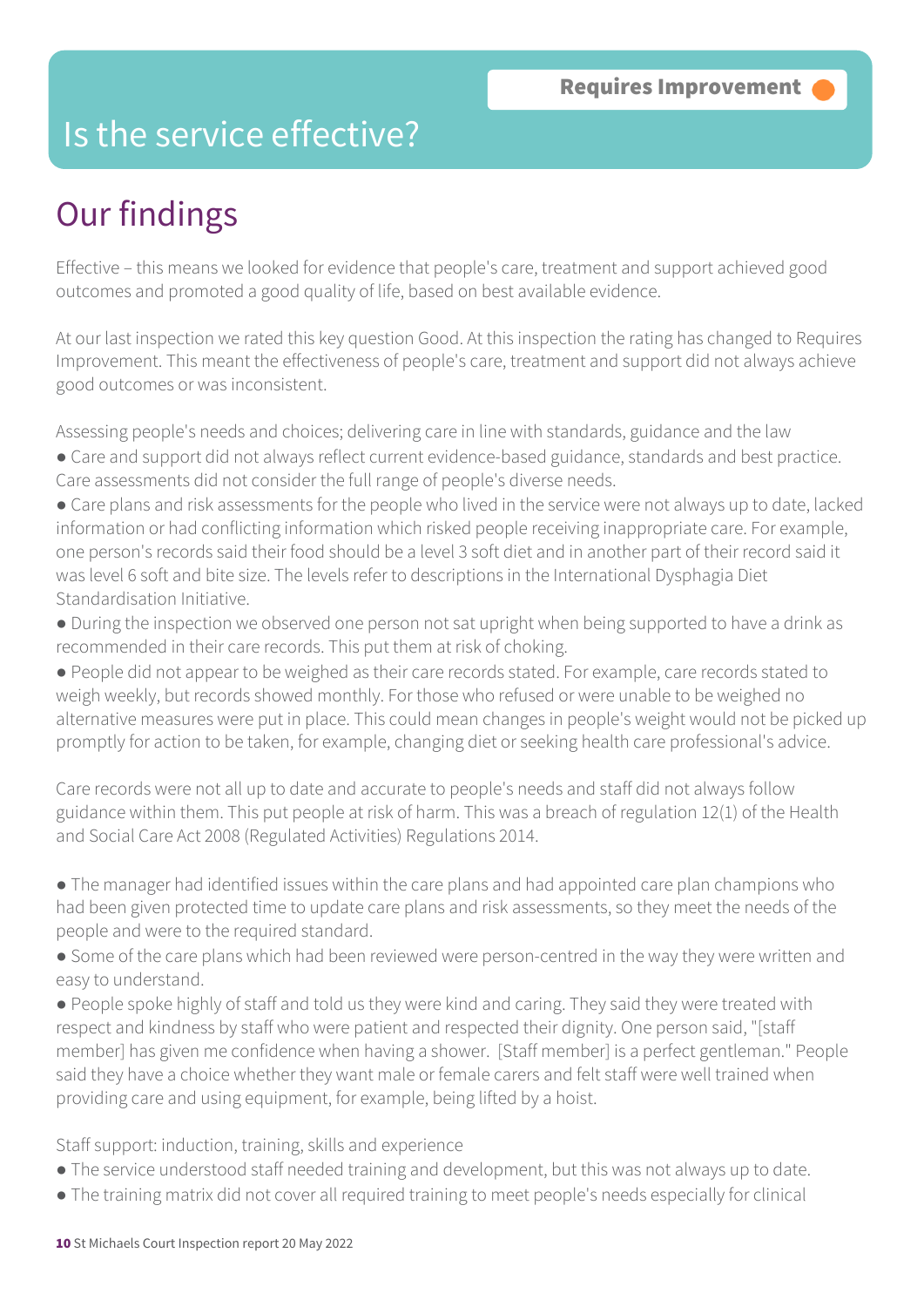training and training identified within policies. For example, care certificate, safeguarding, epilepsy, medication, wound care, enteral feeds, venepuncture, customer care, handling concerns and complaints, fire prevention, learning disability and mental health training were not covered on the matrix. The manager showed details of forthcoming training he has booked for medication and stated one of his focusses is on improving the training of existing staff.

● The service had failed to regularly assess the competency of staff in areas such as infection prevention and control and medicines administration and management.

● We had concerns about the clinical oversight of the nursing staff in their practice, training and management, due to the current management structure. The manager did not have a clinical background or qualification. At the time of inspection the post of deputy manager and clinical lead were being recruited to.

• Staff supervision had not been taking place for a significant period of time. However, the manager had started to implement a schedule for supervisions of staff. He was also starting to manage staff absence by meeting with staff when they returned to work following sickness.

Staff were not up to date with training and having their competency checked for areas needed to provide safe care to people. Staff had not been provided with regular supervision. This put people at risk of harm. This was a breach of regulation 18(2) of the Health and Social Care Act 2008 (Regulated Activities) Regulations 2014.

● A member of staff who had started recently and was new to care said they had started their induction on days to complete training and shadow staff before moving onto nights. They felt they had all the training they needed to do their job.

● The provider responded during and after the inspection showing details of training booked, completing staff competencies and sharing schedule of supervision, providing evidence of supervisions which had taken place.

Supporting people to live healthier lives, access healthcare services and support; Staff working with other agencies to provide consistent, effective, timely care

● The service monitored people's health, care and support needs, but did not consistently act on issues identified. People may not have the best possible health outcomes and there was a risk their health could deteriorate.

● People were given poor oral health care. There were oral health assessments in place but not all of them were completed. There was no record of referrals to dentists. The record of daily support with oral health had gaps which indicated people were not being supported to clean their teeth every day. Toothbrushes seen in bathrooms were old, worn and had bristles frayed or there was no toothbrush. Without proper regular care and dental attention people could be suffering from pain, or could have difficulties eating, which would impact on their health.

● People's care records stated referrals needed to be made to health care professionals. The records did not always state whether these referrals had been made, if they had, what date this was done and the outcome. People could, therefore, have a delay in receiving care they required.

Systems did not ensure there were records of whether referrals to health care professionals had been made and the outcome. This put people at risk of not receiving appropriate care. This was a breach of regulation 12(1) of the Health and Social Care Act 2008 (Regulated Activities) Regulations 2014.

● A health care professional said the referrals for guidance were appropriate and the staff seemed to follow guidance given for care of people. Another said the staff sometimes appeared unclear which service pathway to use and they tried to guide them. They felt the knowledge and skills of staff could be variable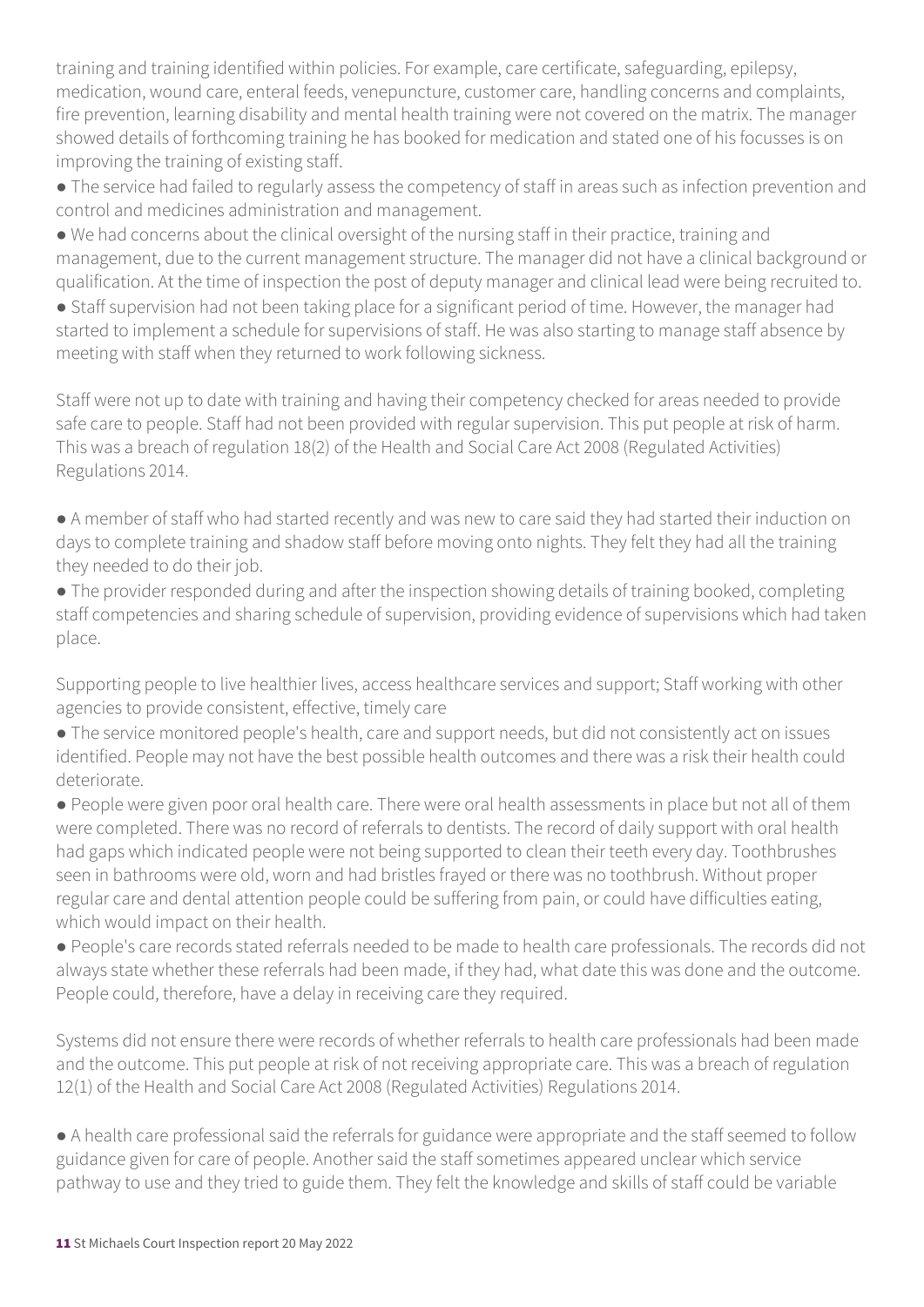and put some of the issues down to the high turnover of managers who all tried to do their best.

• The manager responded after the inspection and said they had reviewed people's toothbrushes, implemented an assessment form and have organised for a dental service to visit the home regularly to provide dental care.

Supporting people to eat and drink enough to maintain a balanced diet

- People did not consistently receive enough to drink which risked dehydration. During the inspection we saw people were not regularly supported to drink. Records showed people were not consistently offered the amount of fluid they were assessed as required, especially at weekends.
- People said, "water is always available. Tea doesn't always turn up, not every day." Another said, "I could do with a bit more to drink." It was important people had sufficient drinks, so they did not become dehydrated.
- People could exercise choice and had access to sufficient food throughout the day and they could eat where they liked to. One person said, "Every day you get choice of food at lunch and later on in the day." Another person said, "I like all the food. You get a choice of food. I get enough to eat, and I choose where I have my meals."

People were not consistently being offered enough fluids to meet their targets. This put them at risk of dehydration. This was a breach of regulation 14(1) of the Health and Social Care Act 2008 (Regulated Activities) Regulations 2014.

Adapting service, design, decoration to meet people's needs

- People had access to outside space and a number of communal areas to use. The home had three floors with long turning corridors, which could make observation of people difficult.
- The manager said they had plans to change the floors so each had a specific purpose, for example, nursing, residential and dementia care, to make better use of staff time and ensure staff had the right skills and experience to meet the needs of the people they were caring for.
- The floor which would be dedicated to dementia care, was not decorated in a dementia friendly way.
- Consideration should be given to this in line with latest guidance.

Ensuring consent to care and treatment in line with law and guidance

The Mental Capacity Act 2005 (MCA) provides a legal framework for making particular decisions on behalf of people who may lack the mental capacity to do so for themselves. The MCA requires that, as far as possible, people make their own decisions and are helped to do so when needed. When they lack mental capacity to take particular decisions, any made on their behalf must be in their best interests and as least restrictive as possible.

People can only be deprived of their liberty to receive care and treatment when this is in their best interests and legally authorised under the MCA.

In care homes, and some hospitals, this is usually through MCA application procedures called the Deprivation of Liberty Safeguards (DoLS).

We checked whether the service was working within the principles of the MCA, whether appropriate legal authorisations were in place when needed to deprive a person of their liberty, and whether any conditions relating to those authorisations were being met.

● People who lacked capacity had mental capacity assessments in their records. However, they did not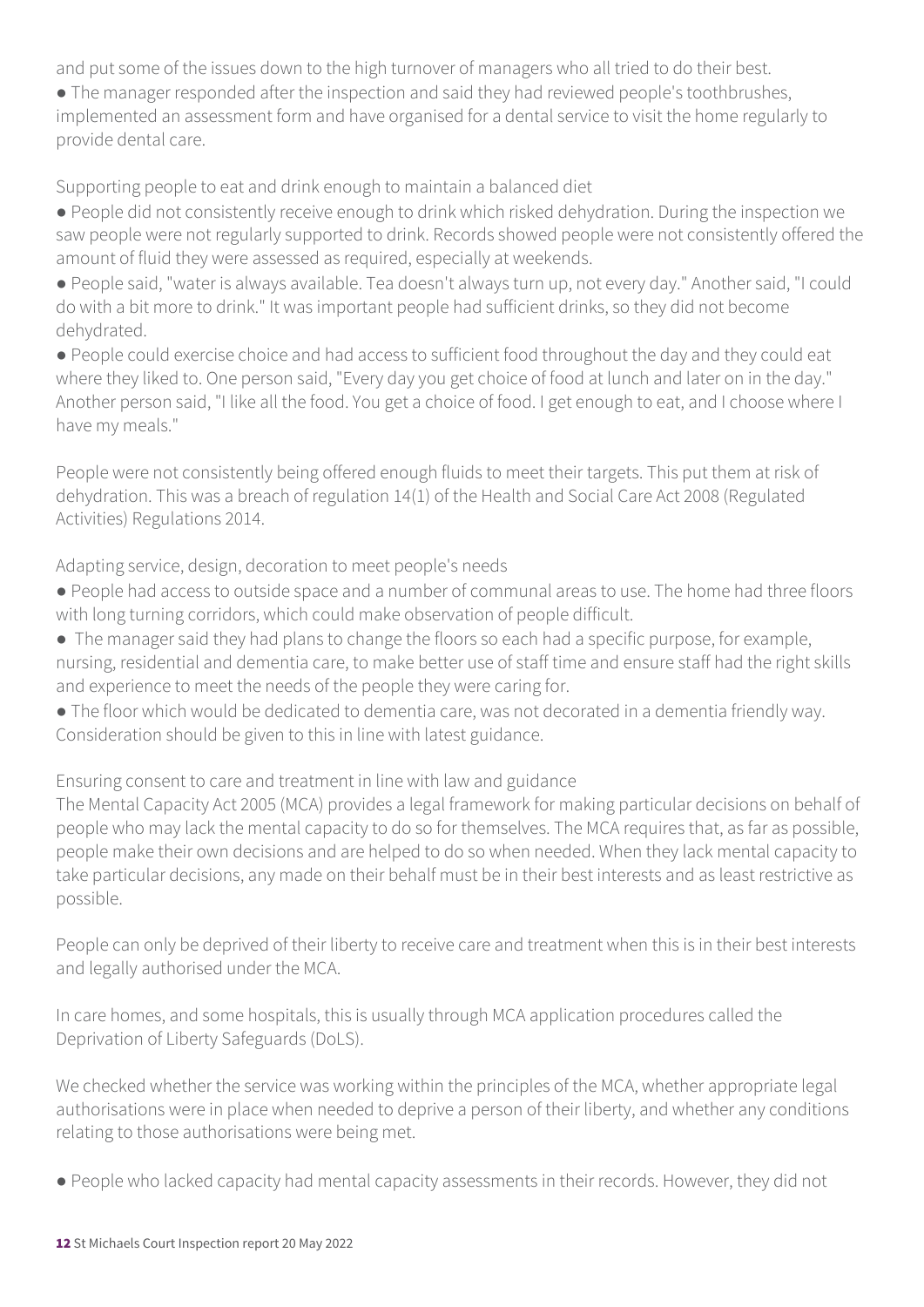state who had been involved with the assessment or best interest decision, only said family and/or GP, without names.

● People who required DoLS authorisations had these applied for or approved. However, the DoLS care plans did not always reflect the conditions relating to the authorisations and how these were being meet. For example, one person who had medication given covertly had conditions saying this should be reviewed monthly, but this was not happening.

● Staff were observed to ask for consent before entering people's rooms and before supporting them. People and their relatives said staff always knocked before entering rooms.

We recommend the provider undertakes a review of all people to ensure appropriate DoLs applications have been made and where authorised to ensure conditions are reflected within the care plans and have been actioned, where appropriate.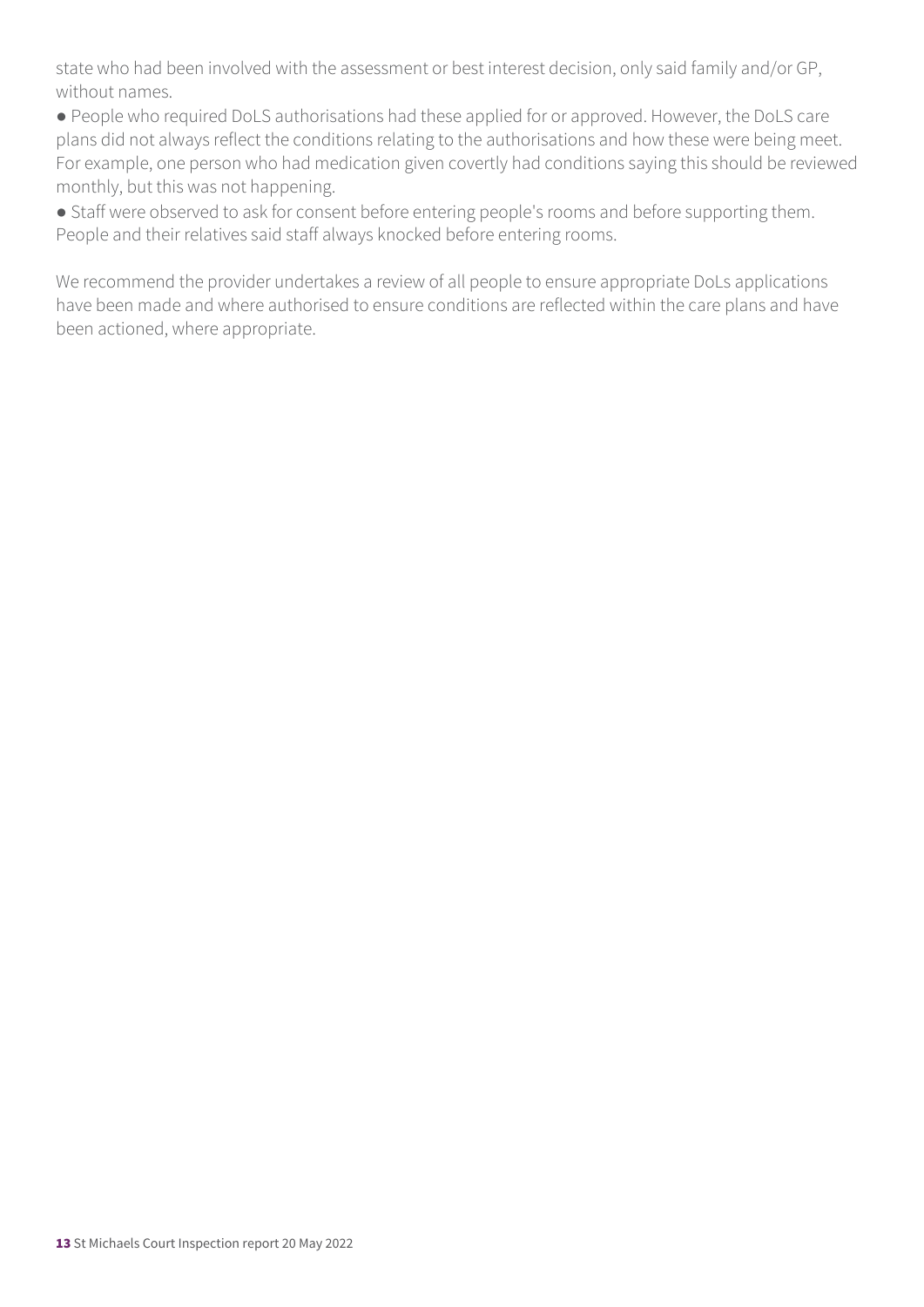### Is the service well-led?

## Our findings

Well-led – this means we looked for evidence that service leadership, management and governance assured high-quality, person-centred care; supported learning and innovation; and promoted an open, fair culture.

At our last inspection we rated this key question Good. At this inspection the rating has changed to Requires Improvement. This meant the service management and leadership was inconsistent. Leaders and the culture they created did not always support the delivery of high-quality, person-centred care.

Managers and staff being clear about their roles, and understanding quality performance, risks and regulatory requirements

- Governance and performance management were not always reliable and effective. Systems were not regularly reviewed. Risks were not always identified and managed.
- Audits had not been completed in line with the provider's audit matrix. Audits completed were not robust enough to pick up all issues and address them, which could put people at risk of not receiving the correct care or being kept safe.
- Following the last CQC inspection, the provider did not pick up failings in the service, which lead to the quality of care provided to people to deteriorate. These were identified when the local authority undertook a monitoring visit. They have been working with the local authority to address the shortfalls.

● The provider has been completing monthly assessments of the service. The previous months were viewed which identified issues and actions to be taken. However, some of these issues were picked up during this inspection, which were still outstanding. For example, not all audits being completed, medication issues and supervision of staff.

Due to lack of systems and processes to effectively monitor the quality of service provision the service people were placed at risk of harm. This was a breach of regulation 17(1) of the Health and Social Care Act 2008 (Regulated Activities) Regulations 2014.

● The manager undertook daily walks around the home which looked at the general home management. Actions were identified and taken to the daily meetings with the senior staff from each department for discussion and taking forward.

Promoting a positive culture that is person-centred, open, inclusive and empowering, which achieves good outcomes for people

● The manager had been in post since January 2022. His initial vision was to put a clear staffing structure into the service and create an open-door policy and become more transparent. He wanted to engage with staff and develop good working relationships where they felt valued.

● Staff said they felt supported by the manager and he was approachable. They said the new manager had resolved issues when they had raised a problem or when issues had been identified at meetings. Although some staff were more sceptical due to the number of managers the service had and how each one had made changes when they started.

● People who used the service and their relatives felt overall it was well managed and the manager listened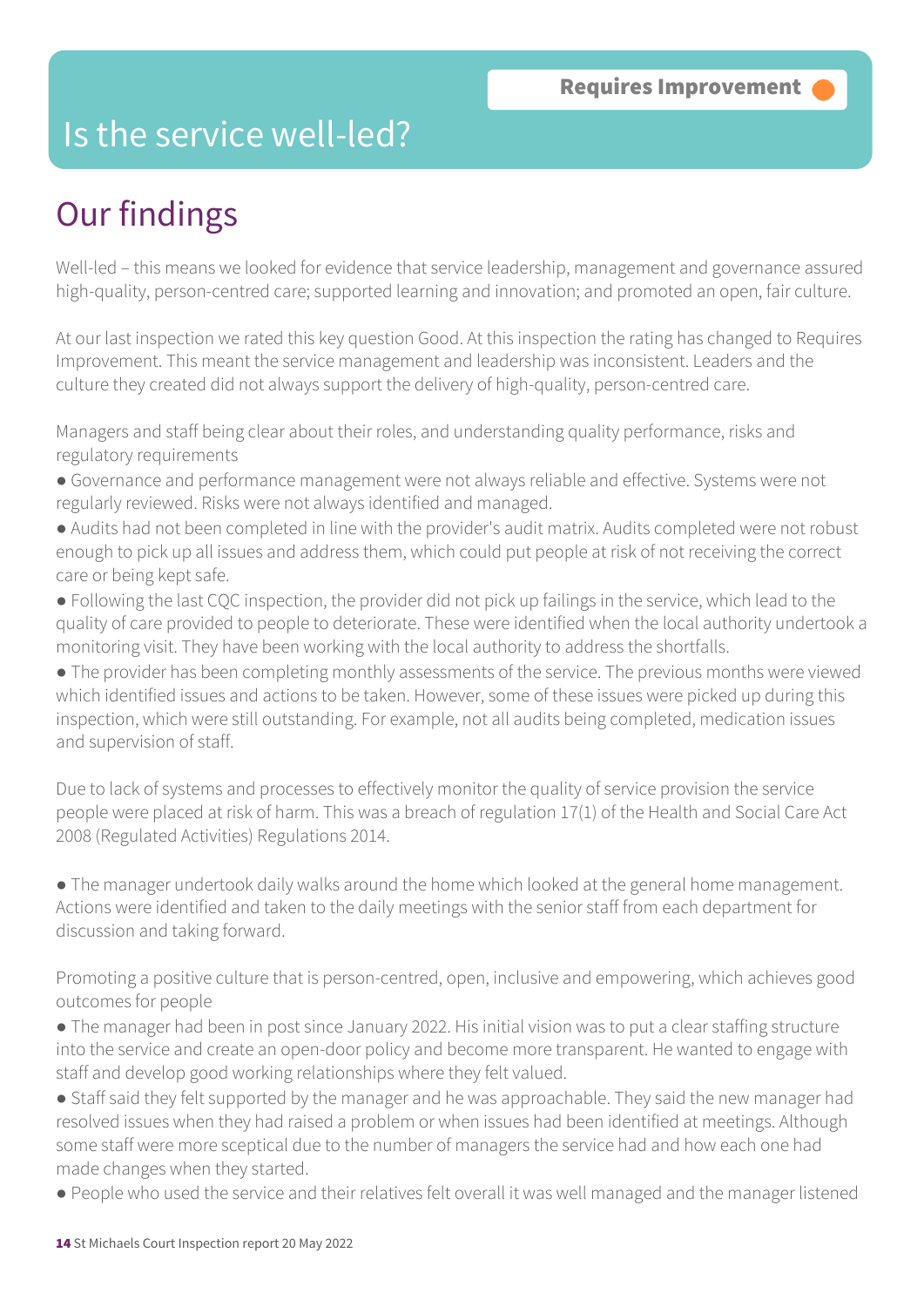to them. One person said, "Yes, a well-managed home. They've just changed managers. Yes, I go to resident's meetings. Yes, management listens."

Continuous learning and improving care; How the provider understands and acts on the duty of candour, which is their legal responsibility to be open and honest with people when something goes wrong

• The manager responded to our inspection in an open and transparent way and looked to address shortfalls identified and had plans in place for improvements within the service. The manager understood his responsibilities under duty of candour.

● However, systems were not clear on how complaints were managed and monitored, for example, there was no formal or informal complaints log to capture this information and manage responses. Some complaints were dealt with under different systems, for example safeguarding referrals. It was, therefore, difficult to identify if all lessons learnt were being identified to improve the service and if duty of candour was being fully implemented.

Engaging and involving people using the service, the public and staff, fully considering their equality characteristics; Working in partnership with others

- Staff meetings had recently started to take place, which staff said they found useful and productive. A survey had been sent around staff to gain their feedback with the closing date after the inspection.
- People who lived in the service said they had attended resident's meetings/surgeries and felt they were listened to. The surgeries were held weekly and were informal general discussions. The monthly meetings had an agenda and were more formal.
- Mealtime experience audits took place regularly to gain feedback and monitor support provided.
- The manager and staff gave examples where they had worked with other agencies to promote people's care needs.

● Relationships were being developed with local charity which was based next to the service. They had been invited to a resident's meetings to talk about what they provide. The plans were for people to attend art and craft sessions there.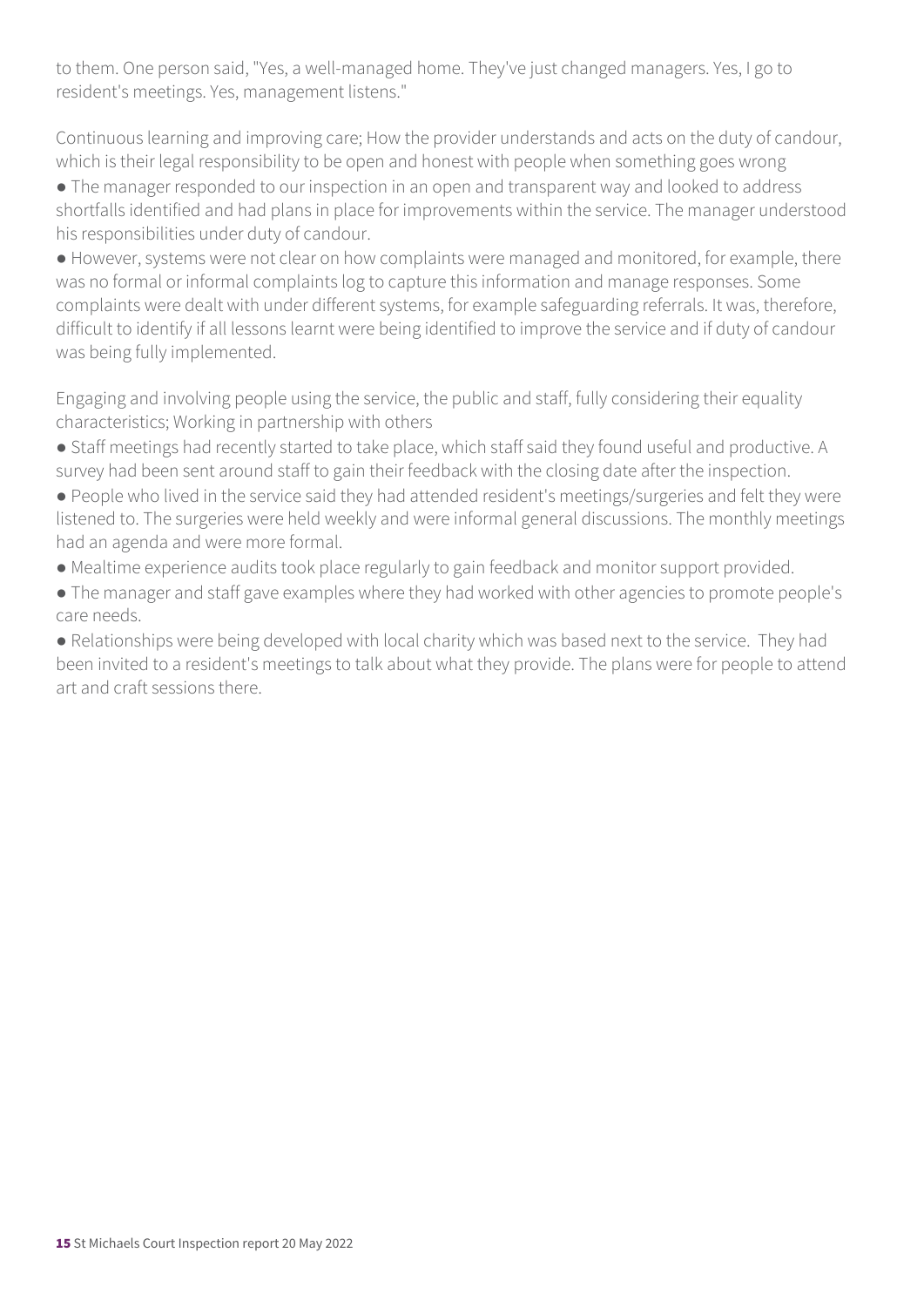### Action we have told the provider to take

The table below shows where regulations were not being met and we have asked the provider to send us a report that says what action they are going to take.We will check that this action is taken by the provider.

| Regulated activity                                                | Regulation                                                                                                                                                                                     |
|-------------------------------------------------------------------|------------------------------------------------------------------------------------------------------------------------------------------------------------------------------------------------|
| Accommodation for persons who require nursing or<br>personal care | Regulation 12 HSCA RA Regulations 2014 Safe<br>care and treatment                                                                                                                              |
| Treatment of disease, disorder or injury                          | Care records were not all up to date and<br>accurate to people's needs and staff did not<br>always follow guidance within them. This put<br>people at risk of harm.                            |
|                                                                   | Environmental checks were not finding<br>concerns which could put people's safety at<br>risk.                                                                                                  |
|                                                                   | Systems and audits were not in place to ensure<br>medicines were administered safely and staff<br>did not have regular checks on their practice.                                               |
|                                                                   | Systems did not ensure there were records of<br>whether referrals to health care professionals<br>had been made and the outcome. This put<br>people at risk of not receiving appropriate care. |
| Regulated activity                                                | Regulation                                                                                                                                                                                     |
| Accommodation for persons who require nursing or<br>personal care | Regulation 14 HSCA RA Regulations 2014 Meeting<br>nutritional and hydration needs                                                                                                              |
|                                                                   | People were not consistently being offered<br>enough fluids to meet their targets. This put<br>them at risk of dehydration.                                                                    |
| Regulated activity                                                | Regulation                                                                                                                                                                                     |
| Accommodation for persons who require nursing or<br>personal care | Regulation 17 HSCA RA Regulations 2014 Good<br>governance                                                                                                                                      |
| Treatment of disease, disorder or injury                          | Due to lack of systems and processes to<br>effectively monitor the quality of service                                                                                                          |